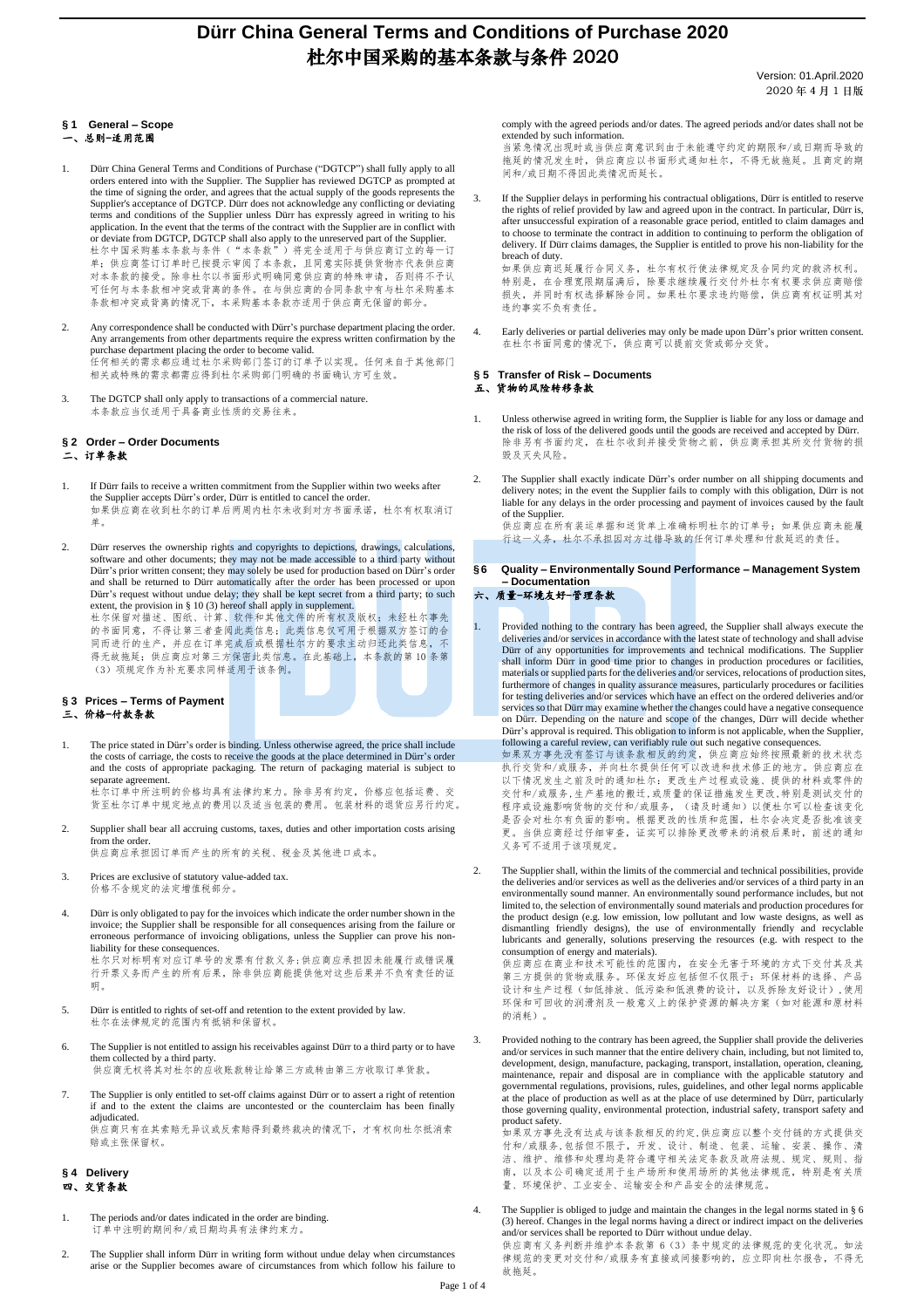5. To implement the requirements provided under § 6 (3) and (4) hereof, the Supplier shall install, apply and refine a suitable management system customary to the industry. The management system shall include the delivered goods and/or services of the sub-suppliers of the Supplier. If the Supplier maintains a certified management system (e.g. pursuant to ISO 9001, VDA 6.4, ISO 14001 or a comparable standard, each as amended from time to time), he shall regularly and on his own accord provide Dürr with the respective certificates, i.e. on the occasion of the first delivery as well as of any follow-up delivery, and of any update of the certificate. 为执行第 6 条第(3)款和第(4)款规定的要求, 供应商应安装、应用和改进应适

用于行业先进的管理系统。管理体系应包括供应商的下包商交付的货物和/或服务。 如果供应商有定期维护其认证管理系统(如 ISO 9001、VDA6.4、ISO 14001 或类似 的标准,每项标准均需实时更新修订),则应当定期的、自愿的为杜尔提供相应的证 书,如第一次交付及后续任何应该交付的情况(包括每一次证书更新的日期)。

6. Within the scope of his management system, the Supplier shall maintain an appropriate, documented quality assurance system. The Supplier shall design his quality assurance system in such a manner which always complies w Supplier shall document his quality tests and provide Dürr with the records upon request without undue delay and free of charge. 供应商应在其管理体系范围内保持适当的、规范化的质量保证体系。供应商应设计

维护其质量保证体系,使其始终符合最新的技术状态。供应商应将其质量测试记录 存档,并应杜尔要求免费提供检测记录,不得无故拖延。

7. The Supplier hereby agrees to audits by Dürr or by a party appointed by Dürr to evaluate the effectiveness of his management system and, if appropriate, upon involvement of Dürr's (end) customer. Legitimate interests of the Supplier, including but not limited to his interest to maintain secrecy, shall be taken into account during the audits. Audits shall be announced to the Supplier in good time, but at least 2 weeks in advance. 供应商在此同意由杜尔或由杜尔指定的一方进行审计,以评估其管理体系的有效性,

,在后日在2013年中,我在在2012年,我们的人工的工作,我们的人在<br>并在适当情况下,由杜尔(最终)客户参与审计过程。在审核过程中,应考虑供应 商的合法利益,包括但不限于其保密利益。审核应及时通知供应商,且至少提前 2 周。

The Supplier shall impose the same obligations on his sub-suppliers; furthermore, the Supplier shall promote and demand compliance with the obligations laid down in this § 6 from his sub-suppliers to the best of his abilities. 供应商应当要求其下级供应方承担同样的义务;此外,供应商还应尽其最大的努力, 促进和要求其下级供应商遵守本条款第 6 项的规定。

#### **§ 7 Initial Inspection** 七、货物查验条款

- 1. Provided Dürr is obliged to inspect the delivered goods and issue a notice of defect pursuant to the results of the inspection, Dürr will inspect the goods without undue delay upon receipt to establish whether they conform to the quantity and type ordered, and whether there is any shipping damage or defects visible on the surface. 杜尔有义务检查交付的货物并根据检查验收的结果发送缺陷通知书,杜尔应在收到 货物时及时检查以确认收到的数量和类型是否与订单相符,以及表面是否有明显的 损坏或缺陷。
- 2. If Dürr discovers a defect during the aforementioned inspections, Dürr shall report it to the Supplier in good time. If the defect is discovered a defect at a later time, Dürr shall report it as well to the Supplier. nds won to the deppensent<br>如果在上述检查中发现货物缺陷,杜尔应及时向供应商反馈该情况。如果货物的质 量缺陷是在一段时间后被发现,也同样需要及时报告给供应商。
- 3. Notices of defect shall be given within one month after delivery of the goods and/or services or, if the defects were not discovered prior to processing or bringing into service, as of their discovery. 缺陷通知书应在货物和/或服务交付后一个月内发出,或者,如果在处理或投入使 用之前没有发现该缺陷,则应当在发现缺陷之日起的一个月内发出。
- 4. Dürr has to attend no further duties towards the Supplier than the aforementioned inspections and notices. 除了上述检查和通知外,杜尔无需对供应商承担任何其他责任。
- **§ 8 Defects – Liability for Defects and Other Liability** 八、有关缺陷及其他的责任条款
- 1. The Supplier warrants that all of his deliveries and/or services are in compliance with the latest level of technology and with the agreed properties/specifications and other requirements made. The Supplier warrants that all of his deliveries and/or services are free of defects (including but not limited to defects in design, production and material) and that they are suitable for the special purposes for which Dürr has ordered them. 供应商保证其所有交付和/或服务均应符合最新技术水平以及约定的属性、规格和 其他要求。供应商保证其所有的交付和/或服务均无缺陷(包括但不限于设计、生 产和材料方面的缺陷),并符合订购的特殊用途。
- 2. Dürr is entitled without restriction to the statutory rights for claims for defects; in any event, Dürr is, at Dürr's choice, entitled to return the defective product or have the Supplier repair, rework, or replace the defective product. Dürr expressly reserves the right to claim damages and particularly to claim damages instead of delivery only. 杜尔对提出缺陷索赔的法定权利不受限制;在任何情况下,杜尔有权选择让供应商 对缺陷产品进行修理、重作、更换或退货。杜尔明确要求保留损害赔偿的权利,特 别是要求损害的赔偿而不仅局限于交付。
- 3. The Supplier is directly responsible for defects in the deliverables and/or services of his agents and sub-contractors.

供应商对其代理及分包商的交付物和/或服务的缺陷承担直接责任。

4. Dürr is entitled to remedy the defects on its own or entrust a third party to remedy the defects at the Supplier's expense in the event of imminent danger or a special need for swift action.

如果出现紧急情况或需要采取特别措施时,杜尔有权自行修复缺陷或委托第三方修 复缺陷,因此产生的费用应由供应商承担。

5. The period of limitation for rights for claims due to defects against the Supplier shall be 36 months, commencing on the date of transfer of risk. In case when the law or national standards provide for longer periods, in such case, a longer statutory period of limitation shall apply.

因供应商的缺陷而引起的索赔权的时效为 36 个月,且应自风险转移之日起计算。 但法律规定或国家标准对此情况适用的期限更长的,在这种情况下,应适用更长 的法定期限。

- 6. In other cases, the Supplier is liable under the statutory provisions without any limitation or exclusion in terms of the grounds or the amount. 其他情形下,供应商应根据法律规定承担责任,不受任何理由或金额方面的限制。
- 7. Dürr's payment does not imply that Dürr acknowledges the delivery and/or service as according to contract or as free of defects. 杜尔做出的付款行为并不表示杜尔承认所交货物和/或服务符合合同规定或没有质 量缺陷。
- 8. Dürr's consent to the Supplier's technical documents and/or parameter data as well as the acceptance confirmation do not affect the exemption of liability for defects in the goods or services of the Supplier. 杜尔对供应商提供的技术文件和/或参数数据的认同,以及验收确认,并不表示对 供应商物品或服务质量缺陷责任的免除。

### **§ 9 Product Liability – Third Party Insurance Coverage** 九、产品责任-第三方保险责任条款

1. In the event a product liability claim or manufacturer's liability claim is asserted against Dürr, the Supplier is obliged to hold Dürr harmless from and against such claims, provided the Supplier is responsible for the fault giving rise to the liability. Where Dürr is required under Dürr's manufacturer's liability to carry out a recall and/or service due to a defective product delivered to Dürr by the Supplier, the Supplier shall bear any and all associated

costs. Any further rights under statutory law remain unaffected.<br>如果杜尔被追究产品责任索赔或制造商责任索赔,供应商有义务使杜尔免受此类 索赔的损害,但前提是供应商应对引起责任的过错负责。如果杜尔因供应商交付 的有缺陷商品而被客户要求进行召回和/或服务,供应商应承担与此相关的任何费 用,且法律规定的其他任何权利不受影响。

Within the scope of his duty to indemnification, the Supplier shall reimburse all of Dürr's costs resulting from or in connection with claims from the third party, including any recalls and/or services conducted by Dürr. Any further rights under statutory law remain unaffected.

在其赔偿责任的范围内,供应商应赔偿杜尔因第三方索赔发生的所有相关的费用, 包括杜尔提出的任何召回和/或服务,且法律规定的其他任何权利不受影响。

3. In the event of a third party claims against Dürr, the Supplier shall assure Dürr his comprehensive and prompt support in investigating the circumstances and handling the case.

------<br>如有第三方向杜尔提出赔偿要求,则供应商应向杜尔保证,在调查有关情况且处 理相关案件时,会提供全面且及时的支持。

The Supplier undertakes to maintain sufficient business/public liability and extended product liability insurance with coverage of at least  $\epsilon$  10 million per case of personal injury/property damage – all in – for the duration of the contract; however, Dürr's claims are not limited to the amount of coverage. 供应商承诺在双方合同期间,始终保持的应有的商业及公共责任并延长产品责任

保险,每件人身伤害/财产损失至少 1000 万欧元,但杜尔的索赔范围不应仅限于保 险金额。

If there is a reason for D ürr to suppose that delivered goods and/or services do not conform to the applicable safety requirements, or that even during intended use a significant danger arises from the delivered goods and/or services, Dürr is entitled to demand from the Supplier a proof of compliance with the equipment safety and product safety regulations. If the Supplier fails to provide this proof within a reasonable period, Dürr is entitled to rescind of the contract. 如果杜尔有理由认为供应商交付的货物和/或服务不符合相关的安全要求,或即使

在预期使用的期间,交付的货物和/或服务预计将产生重大危害,则杜尔有权要求 供应商提供可以证明其遵守设备安全、产品安全法规的证明。如果供应商未能在 合理期限内提供此证明,杜尔有权就此解除合同。

#### **§ 10 Retention of Title – Materials and Tools – Secrecy** 。<br>十、所有权保留条款-针对材料及相关工具-保密条款

- 1. Materials and parts provided by Dürr remain Dürr's property and shall be stored separately, labeled and managed free of charge. Provided materials and parts may only be used for their intended purpose. The processing of materials and the assembly of parts is undertaken for Dürr. There is mutual agreement that Dürr is co-owner of the total product manufactured by using Dürr's materials and/or parts in the ratio of the value of the provided materials and parts, which are held in safekeeping for Dürr by the Supplier. 杜尔向外部提供的物料及零件仍属于杜尔的财产,须分开存放、贴上标签并免费 管理。所提供的材料和部件只能用于双方事先约定的用途。材料的加工和零件的 装配需按照杜尔的要求进行。经双方同意,杜尔是使用杜尔材料和/或零件按照提 供的材料和零件价值的比例制作整个产品的共同所有者,这些材料和零件由供应 商保管。
- 2. Dürr retains title to the tools and/or models provided by Dürr as well as to Dürr's software and other related documents or information. The Supplier is obliged to use the tools, models, documents, information and/or software belonging to Dürr solely for the manufacture of the goods ordered by Dürr. 杜尔保留对提供的工具和/或模型、软件、其他相关文件或信息的所有权。当供应 商仅在为杜尔制作订购的货物时有权使用属于杜尔的工具、模型、文件、信息和/ 或软件。
- 3. The Supplier is obliged to keep all depictions, drawings, calculations, software and other documents and information received by Dürr strictly secret. They may only be disclosed to a third party with Dürr's prior written consent. This secrecy obligation shall survive the completion of the contract; it shall cease if and to the extent the production know-how contained in the provided depictions, drawings, calculations, software and other documents is accessible in the public domain.

供应商有义务严格保密杜尔提供的所有说明文件、图纸、计算、软件和其他文件 及信息。只有在事先得到杜尔书面同意的情况下,才可以向第三方披露此类信息。 本保密义务在本合同完成后持续有效;如果所提供的描述、图纸、计算、软件和 其他文件中所包含的生产技术属于公共领域(可获得),则不适用本条款。

**§ 11 Fulfillment of Contract at Risk**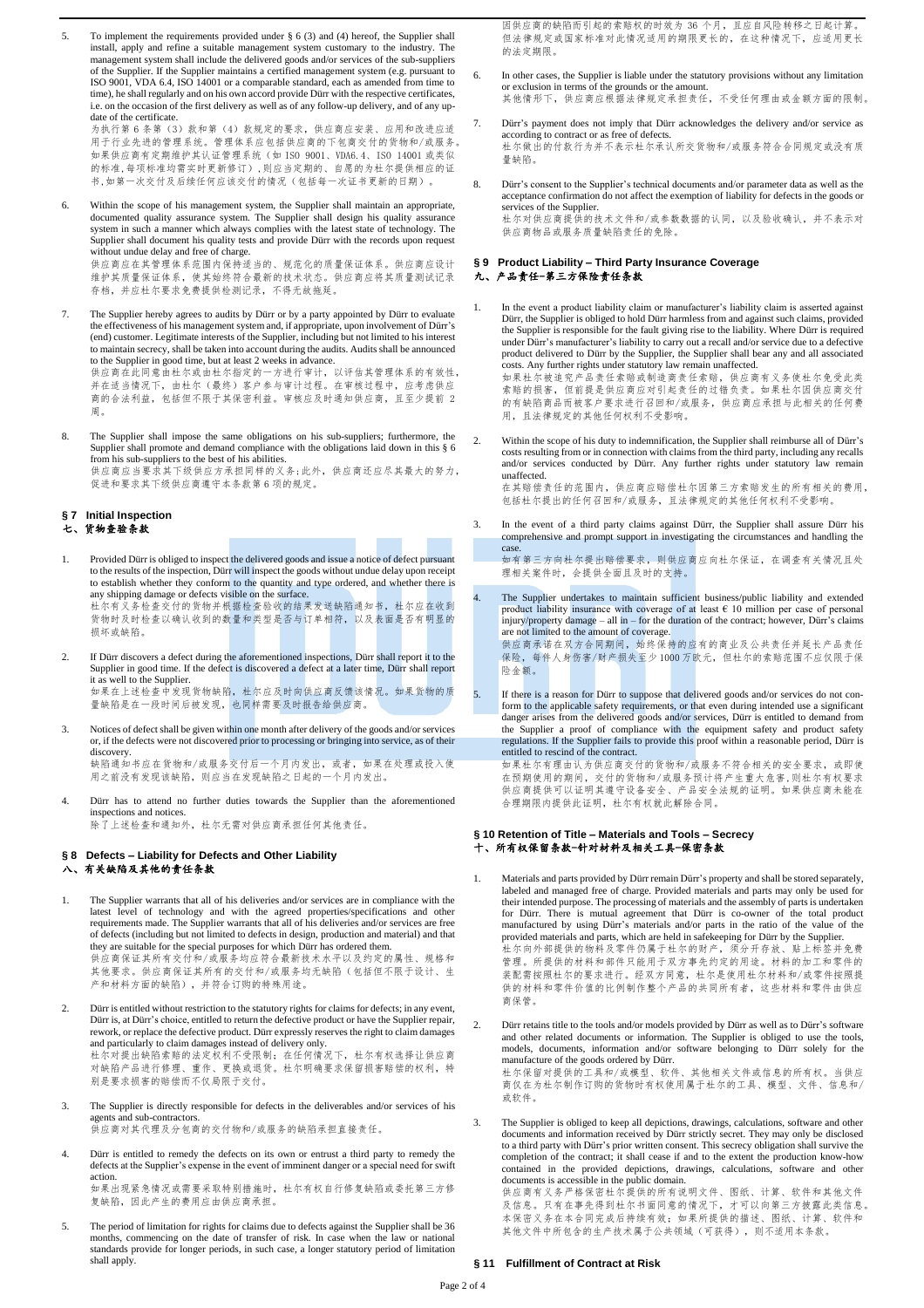### 十一、合同履约风险

If the economic situation of the Supplier deteriorates in such way that the fulfillment of the contract is seriously at risk, or he (also temporarily) ceases the performance of claims and debts, or an application for insolvency is filed, or a court or out-of-court settlement is composed, Dürr is entitled to rescind the unfulfilled portion of the contract. If a partial fulfillment of the contract is not conducive to the realization of the purpose of the contract, Dürr is entitled to rescind the entire contract.

如果供应商的经济状况恶化,严重危及到合同的顺利履行,或他(暂时)停止债 权债务的履行,或申请破产、涉及重大法律案件或达成庭外和解,杜尔有权撤销 合同中尚未履行的部分。如果部分履行不利于实现合同目的,则杜尔有权解除整 个合同。

#### **§12 Foreign Trade Law – Forbidden Materials – Supplier Declarations** 十二、对外贸易法-材料禁止条款-供应商声明条款

1. The Supplier shall provide the following information in offers and order confirmations: (i) statement whether the delivery and/or service is subject to export control and statement of the relevant list number under Chi and the relevant list number; (iii) statement whether the delivery and/or service is subject<br>to export control under the applicable EC Dual-Use Regulation and the relevant list<br>number; (iv) statement of the statistical com according to Dürr's notifications to the Supplier, for Iran (directly or indirectly), the Supplier shall also declare whether the deliveries and/or services in question are subject to<br>export control under EC Law pursuant to EC Regulation 961/2010 or other updated EC<br>regulations, as well as the relevant list num deliveries and/or services destined, according to Dürr's notifications to the Supplier, for other countries, the Supplier shall inform D ürr whether other export restrictions exist under<br>Chinese, German and/or EC Law and/or foreign trade law of other states. For the relevant<br>declarations, the Suppler shall use th expressly reserves the right to rescind the contract.<br>供应商应在报价和订单确认书中提供以下信息: (i)交货和/或服务是否受出口

管制以及中国和德国出口法下相关清单编号的声明;(ii)交付和/或服务是否记录 在美国商业控制清单(美国 CCL)和相关清单编号中的声明; (iii)交付和/或服务 是否受适用的 EC 两用规则的出口管制和相关清单编号的声明;(iv)统计商品代码 编号和交付和/或服务的原产国的声明。如果根据杜尔向供应商发出的通知(直接 或间接),针对向伊朗发送的交付和/或服务,供应商还需特别声明所涉及的交付 和/或服务是否受欧共体法律下 EC 法规 961/2010 或其他更新的 EC 法规规定的出口 管制,并提供最新附件的相关清单编号的声明。如果根据杜尔向供应商发出的通 知(直接或间接),针对向其他国家发送的交付和/或服务,供应商应告知杜尔在 中国、德国和/或欧共体法律和/或其他国家的外贸法下是否存在出口限制。对于 相关 的 声 明 , 供 应 商 应 使 用 杜 尔 在 " 出 口 限 制 "项 下 ( http://www. durr.com/en/company/purchasing.html) 提供的"出口限制声明"表格模板。如 果对方拒绝提供出口许可证,杜尔明确保留解除合同的权利。

2. The Supplier shall comply with existing prohibitions of substances resulting from legal norms. The Supplier shall ensure that the deliveries and/or services including their packaging delivered by him or by a third party appointed by him do not contain or emit any risk substances endangering the environment or health, which are not allowed under law for the intended use, and particularly for the use intended by Dürr and communicated to the Supplier, as well as for foreseeable misuses at the place of production or at the communicated place of usage, or on the way to such place. The cases of use allowed in exemptions as well as all CMR-substances (carcinogen, mutagen, reproduction toxic) are to be avoided. Deviations from the rules of this provision shall be substantiated to Dürr in<br>a credible manner and will only be permitted by Dürr if a substitution of the substance by<br>an innocuous substance is not possible

供应商应遵守现行法律规范对违禁物品的要求。供应商应确保由其或其指定的第 三方运输的物品和/或服务及包装不包含任何在法律范围内不允许的、危害环境或 健康的物质。这些物质预期用途是法规上不允许的,特别是对于杜尔预期的用途 和传达给供应商的用途,包括在生产地点或在通知的使用地点或在去往该地点的 途中发生的可预见的误用。应避免在任何情况下使用下列有害物质(致癌物质、诱 变剂、生殖毒性物质)。针对不适用于本项规则的情况,供应商应以可信的方式向 杜尔证实,并且只有在无法用无害物质替代该物质的情况下,杜尔才会批准该项 的不适用准则。

3. For each delivery and/or service, the Supplier shall provide Dürr with proof of legal compliance and the information required by law (e.g. safety data sheets, type test certificates, test certificates, professional cert confirmation. The Supplier shall enclose these proofs and all documents required for bringing into circulation (e.g. declarations of conformity and/or installation) to each delivery, and shall label the delivered goods in accordance with the legal requirements. The same applies in the event of changes to the scope of goods and/or services having an impact on the use intended by Dürr at the place of usage notified by Dürr, also under consideration of foreseeable misuse concerning the aspects of delivery restrictions and/or service restrictions listed in § 12(2) hereof.

对于每次交付物品和/或服务,供应商应向杜尔提供法律合规证明和法律要求的信 息(如安全数据表、类型测试证书、测试证书、专业证书、其他证书、资质证明)。 该类信息通常情况下需和报价单一同提供,但不能迟于订单回传确认的时间。供 应商应在每次交货时附上这些合规证明和所要求的文件(如符合性声明和/或安装 一同二二7, 7, 7, 7, 7, 7, 7, 2, 2, 2, 2, 2, 2, 2, 2, 3, 3, 3, 3, 3, 4, 2, 3, 4, 4, 4, 4, 4, 4, 4, 5, 4, 4, 4, 4, 4<br>声明), 并按照相关法律规定为交付的货物贴上标签。如果对杜尔在杜尔通知的使 用地点所预期使用的商品和/或服务范围发生变化,在考虑可预见的关于交付方面 的限制和/或服务的限制的误用上,同样适用本条款第 12(2)条中列出的服务限 制。

The Supplier is obliged to declare to Dürr the substances contained in his delivered goods with indication of the relevant CAS-registry numbers ("Chemical Abstracts Service"), the proportional weight in homogenous materials and the safety data sheets, provided these materials are listed in one of the following regulations: - REACH (EC Regulation 1907/2006), particularly the REACH candidate list for materials

subject to approval;

- Forbidden Chemicals Regulation ("Chemikalien-Verbotsverordnung", implementation of directive 76/769/EEC and related amendments);

- Chemicals-OzoneLayer Regulation ("Chemikalien-Ozonschicht-Verordnung"); - Scrapped Vehicles Regulation ("Altfahrzeug-Verordnung", implementation of directive 2000/53/EC);

- Electrical and Electronic Devices Act ("Elektro- und Elektronikgerätegesetz", implementation of directive 2002/95/EC and directive 2002/96/EC);

- Battery Act ("Batteriegesetz", implementation of directive 2006/66/EC) 供应商有义务向杜尔申报其交付的货物中所含的物质,并注明相关的 CAS 信息-注 册编号("化学成分参照表")、均质材料的比例重量和安全数据表,且上述材料 应列于下列条例之:

- REACH(欧洲共同体规例 1907/2006),特别是须经批准的物料名单;

-禁制化学品规例("Chemkalien-Verbotsverordnung",第 76/769/EEC 号条例及 有关修订);

-化学品-臭氧层调节("Chemkalien-Ozonschicht-Verordnung");

-报废车辆规例("Altfahrzeug-Verordnung", 第 2000/53/EC 号条例);

- 《 电 气 和 电 子 设 备 法 》 ("Elektro- und Elektronikgerategesetz", 第 2002/95/EC 号及第 2002/96/EC 号条例);

-《电池法》("Batteriegesetz",第 2006/66/EC 号条例)

- 5. The Supplier shall confirm to Dürr the origin of the delivered goods in compliance with the legal regulations, (e.g. with a supplier declaration, a declaration of origin or EUR1). In the supplier declaration, the Supplier shall state the originating status of his goods under the valid regulations of origin of the country of destination, which country Dürr has notified to him. The reference to the delivery will be made by indication of Dürr's item number and/or Dürr's order number on the supplier declaration. 供应商应按照相关法律规定(如供应商声明、原产地声明或 EUR1 声明)向杜尔确 认所交付货物的原产地。在供应商声明中,供应商应根据杜尔已通知他的目的地 国的有效法规说明其货物的原产地状态。供应商应在声明上标明杜尔产品编号和/ 或订单编号,作为交货时的参考文件。
- 6. Dürr's payment obligation under § 3 hereof is subject to the receipt of all of the information and documentation requested above. 根据该项条款的第3 条,杜尔的付款义务应在收到所有的上述要求的资料和文件之 后履行。

#### **§ 13 Technical Documentation** 十三、技术文件条款

- 1. The delivery of technical documentation and all requested protocols shall be a constituent part of the main delivery. 相关的技术文件及要求的协议应是交付货物时的重要组成部分。
- The technical documentation shall be delivered on trade standard data media in a machine-readable form, provided nothing to the contrary is agreed. 如事先未达成与本条款相背离的条款,技术文件可在具备行业标准数据资质的媒 体上以机器可读的形式交付。
- The technical documentation shall be drawn up in accordance with the EC Machine Directive and shall be in compliance with the generally acknowledged rules of technology. 技术文件应根据 EC 机器的指令编制,并应符合公认的技术规则。
- The operating instructions shall be drawn up in accordance with IEC 82079-1. 数据的操作规程应按照 IEC 82079-1 的要求编制。

### **§ 14 Rights of Use** – **Intellectual Property Rights** 十四、知识产权条款

- The Supplier grants to Dürr the non-exclusive, transferable, worldwide and perpetual right to use, to integrate into other products, partial delivery of goods and / or other forms of performance of the Supplier. The Supplier undertakes not to assert his intellectual property rights to oppose any use of delivered goods and/or services. 供应商应授予杜尔非独家的、可转让的、全球的和永久使用权,以便应用于和其 他产品的整合、分批交付的或部分交付的货物中和/或供应商的其他形式的履行。 供应商承诺针对已交付的货物及服务,将不会主张其相关信息的知识产权。
- 2. The Supplier shall ensure that Dürr and Dürr's customers do not infringe any intellectual property rights of a third party due to the purchase, possession, offering, use, processing or resale of the delivered goods and/or services, including, but not limited to, marks, names, patents, utility patents, design patents, trade dress rights, design rights or copyrights of a third party, including equivalent applications (hereinafter collectively<br>referred to as "Intellectual Property Rights") in the Supplier's country of origin as well as<br>in the Federal Republic of Germany and a country to which the delivered good and/or service is intended to be ultimately shipped, provided this country has been communicated to the Supplier before conclusion of contract.

供应商应确保杜尔及其客户不会因购买、占有、提供、使用、处理或转售交付货 物和/或服务的方式侵犯到任何与第三方相关的知识产权,包括但不限于第三方的 商标、名称、专利、实用专利、设计专利、商业外观权利、设计权或版权,包括 供应商原产国、联邦德国及欧洲共同体的具有同等效力的知识产权条款(以下统 称为"知识产权");该条款同样适用于交付的货物和/或服务最终运送的目的国, 前提是该目的国在合同签订前已通知供应商。

3. In the event the Supplier commits a culpable breach of the duties laid down in § 14 (2) hereof, he shall indemnify Dürr upon first demand for any and all claims of a third party resulting from such actual infringements of Intellectual Property Rights and shall bear any and all costs and expenses Dürr necessarily incur in this context, including, but not limited to, the costs of legal action and defense, as well as the costs resulting from the observance of an omission obligation. The statutory period of limitation applicable to such claims shall not expire prior to a period of ten years from the execution of the relevant contract. 如果供应商违反了本条款 14 条第(2)项规定的义务,供应商应在第一时间赔偿 杜尔因侵犯第三方的知识产权而被要求进行的所有索赔,包括但不限于法律诉讼、 辩护费用及因其不作为的行为而产生的费用。适用于该项赔偿义务的法定时效期 间,应自有关合同签订之日起至第十年。

4. § 14 (2) hereof is not applicable if the Supplier has produced the delivered good and/or service in accordance with Dürr's drawings, models or other detailed information provided by Dürr, and if the Supplier neither knew nor should have known that Intellectual Property Rights of a third party are being infringed.<br>如果供应商根据杜尔提供的图纸,模型或其他详细信息生产交付的商品和/或服务, 并且供应商既不知道也不应该知道第三方的财产权受到了侵犯,则本条款第 14 (2)条不适用。

5. The Supplier and Dürr are obliged to inform each other without undue delay of known risks of infringement and alleged cases of infringement of intellectual property rights, and, within the scope of what can be reasonably expected, to counteract corresponding infringement claims.